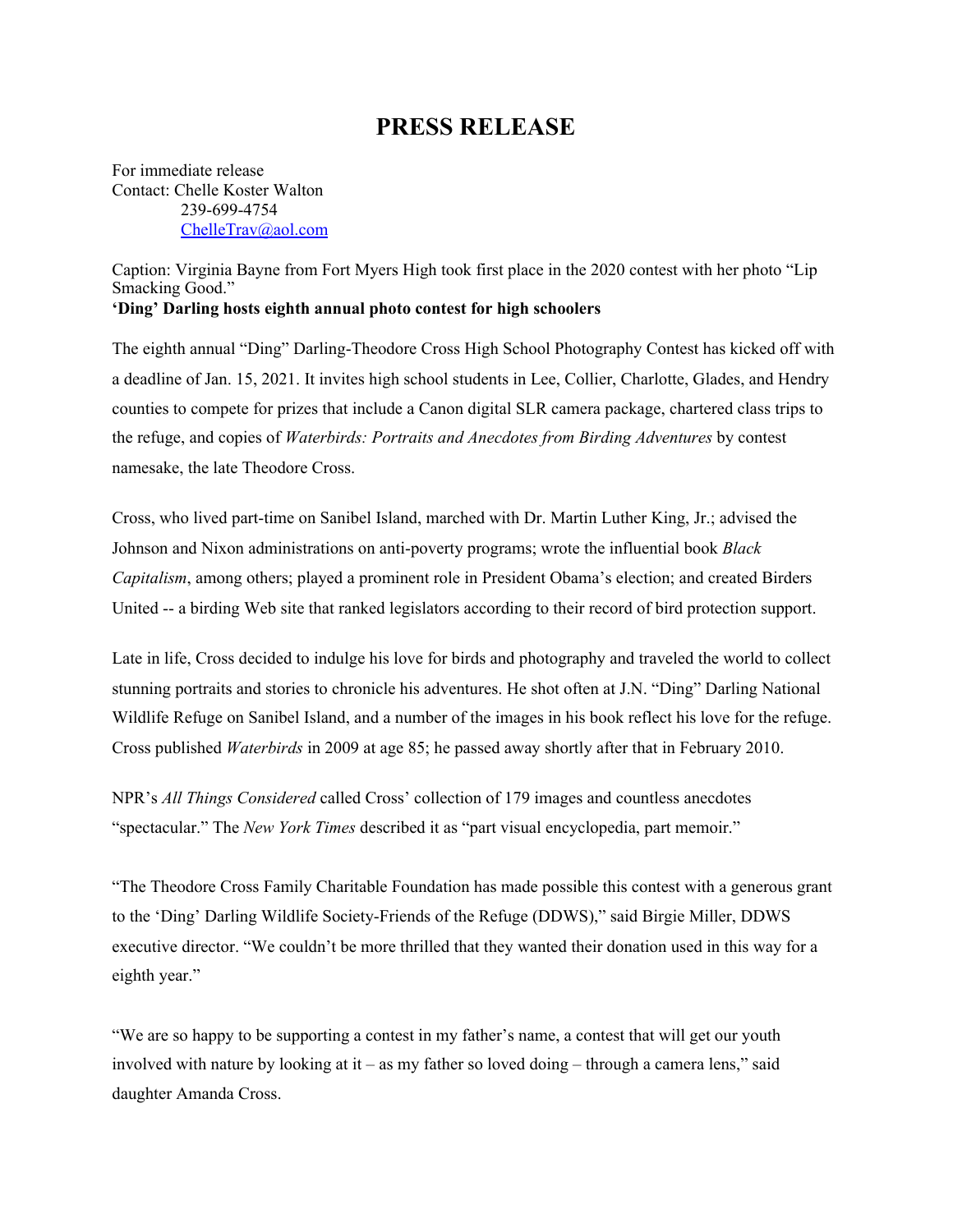Digital image entries can be shot from any outdoor venue in the state of Florida. A writing component to the contest requires entrants grades 9 through 12 to submit a 100-word description of the "moment" captured and how it reflects what nature and wildlife mean to the photographer.

Entry rules and guidelines are listed below. Guidelines and prize information are also posted at [www.dingdarlingsociety.org/articles/photo-contests.](http://www.dingdarlingsociety.org/articles/photo-contests) Call DDWS at 239-472-1100 ext. 4 for more information.

All entries and personal information must be submitted in digital format to the email address ddhsphotocontest $(\partial g$ mail.com. Submit your full name, high school, grade, and an original photograph that you took of nature and/or wildlife in the open outdoors. Include a title for the photograph and a written description (minimum 100 words) of the "moment" captured and how it reflects what nature and wildlife mean to you. You and your entry must comply with the following requirements:

- High School students attending schools in Lee, Collier, Hendry, Glades, and Charlotte (Florida) counties in grades 9 through 12 may enter the contest.
- Only digital images are accepted and may be taken with any camera, including smartphones.
- Images must be submitted in JPEG format and must have a size of at least 2000 x 1500 pixels or resolution of 2 megabytes.
- The photograph must be taken of nature and/or wildlife in the open outdoors in the state of Florida, which may include parks, refuges, backyards, and other open spaces.
- Panoramic photos are NOT allowed.
- Filters, cropping, enhancements and boarders are permitted. However, adding any elements not existing in the original scene will not be allowed. Judges, at their discretion, will disqualify any photos that appear to be manipulated beyond these guidelines.
- Each participant may enter up to two (2) photos but is eligible to win only one award.
- Judging will be anonymous. Please do not put your name or anything that will identify you on your photograph.
- There are three judges: A refuge staff person, a professional photographer, and a resident of the five-county region.
- Judging criteria:
	- o Technical excellence (sharpness, lighting, composition, exposure)
	- o Creativity
	- o Explanation of photograph (minimum of 100 words)
- All photos will become the property of the society. Photos may be used by the society in any way with appropriate credit.

After the images have been submitted electronically, they will be printed out for judging. The winners of the contest will have their images matted and displayed in the "Ding" Darling Visitor  $\&$ Education Center.

## ABOUT DDWS

As a non-profit 501(c)3 organization, DDWS works to support J.N. "Ding" Darling National Wildlife Refuge's mission of conservation, wildlife and habitat protection, research, and public education through charitable donations and Refuge Nature Shop profits.